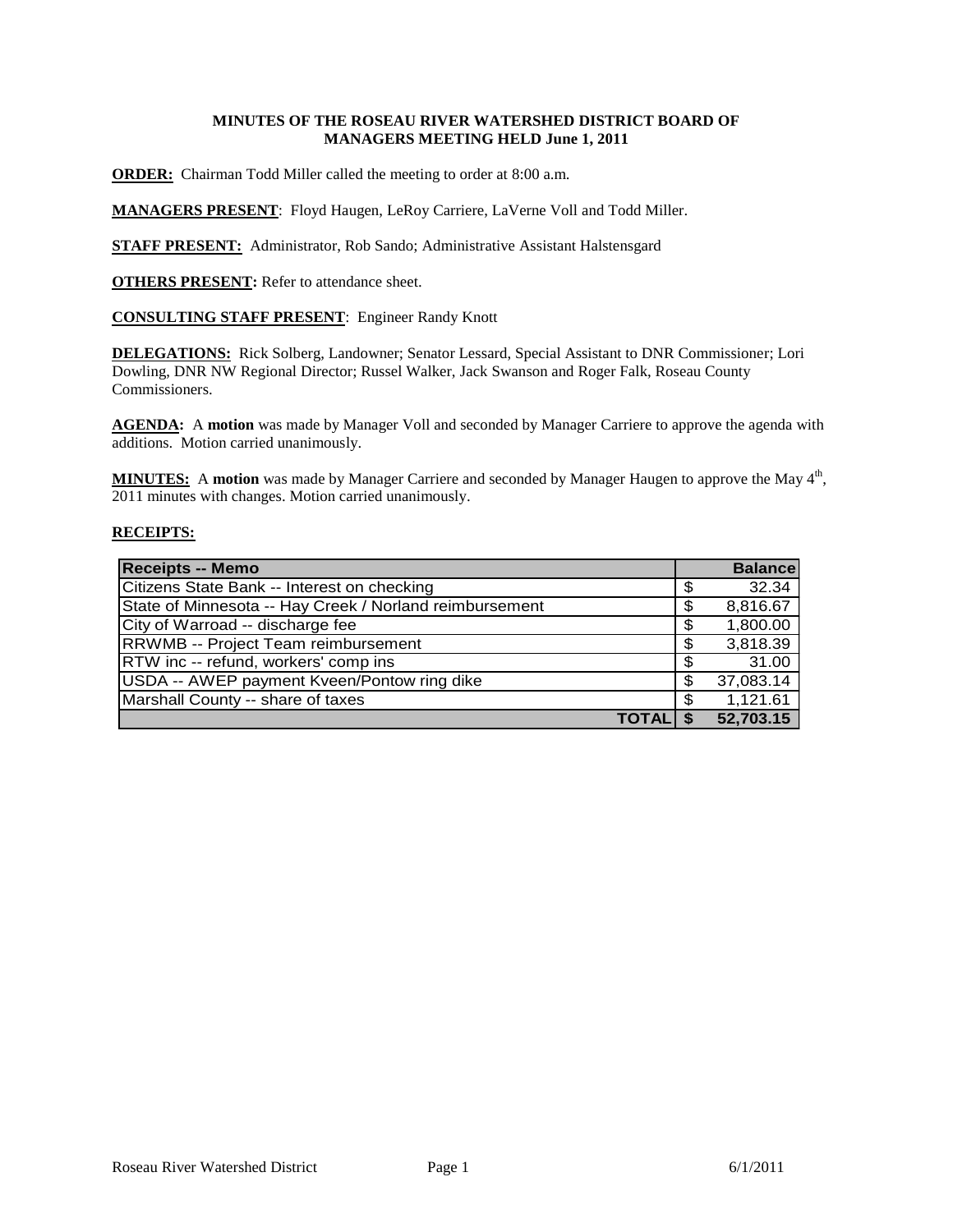| <b>Bills -- Memo</b>                                 |                                      | <b>Amount</b> |
|------------------------------------------------------|--------------------------------------|---------------|
| City of Roseau -- utilities                          | \$                                   | 496.65        |
| Verison -- cell phone charge                         | \$                                   | 51.32         |
| CenturyLink -- phone bill                            | $\overline{\$}$                      | 110.02        |
| Sjoberg's Cable TV -- cable internet                 | $\overline{\mathfrak{s}}$            | 43.32         |
| Marco -- copier maintenance                          | $\overline{\mathfrak{s}}$            | 29.42         |
| Roseau Times-Region -- notice                        | \$                                   | 10.50         |
| Minnesota Energy -- natural gas bill                 | \$                                   | 97.30         |
| Floyd Haugen -- meetings, mileage and expenses       | \$                                   | 283.06        |
| LeRoy Carriere -- meetings, mileage and expenses     | $\overline{\$}$                      | 201.07        |
| Todd Miller -- meetings, mileage and expenses        | $\overline{\$}$                      | 376.15        |
| LaVerne Voll -- meetings, mileage and expenses       | $\overline{\$}$                      | 274.32        |
| Rob Sando -- expenses and mileage                    | $\overline{\$}$                      | 227.23        |
| Rob Sando -- salary                                  | $\overline{\mathbf{S}}$              | 3,111.86      |
| Tracy Halstensgard -- wages                          | $\overline{\mathbf{S}}$              | 1,722.03      |
| Postmaster -- stamps                                 | \$                                   | 220.00        |
| PERA -- employee and employer share                  | \$                                   | 853.81        |
| Internal Revenue Service -- 941 tax                  | $\overline{\$}$                      | 1,467.20      |
| Doug's Supermarket -- food for meetings and supplies | $\overline{\$}$                      | 41.53         |
| Scott's True Value -- supplies                       | $\overline{\$}$                      | 152.86        |
| Multi Office Products -- supplies                    | \$                                   | 33.74         |
| MonTech Computers -- Norton                          | $\overline{\$}$                      | 64.11         |
| Quality Printing -- printing                         | \$                                   | 161.38        |
| Auto-owners Insurance -- fire                        | \$                                   | 499.11        |
| Kathy Marvin -- office furniture                     | \$                                   | 3,600.00      |
| <b>TOTAL</b>                                         | $\overline{\boldsymbol{\mathsf{s}}}$ | 14,127.99     |

**BILLS:** A **motion** was made by Manager Voll to pay the normal monthly bills, seconded by Manager Carriere. Motion carried unanimous.

# **DELEGATIONS:**

Rick Solberg is present to discuss the permit applications he submitted. The board discussed permits #11- 02, 11-03 and 11-05 with Mr. Solberg. Manager Haugen has looked at the area and informed the board of the situation. Manager Haugen stated it was his opinion that the installation of culverts and traps would affect the landowners to the east. There was discussion on the efficiency of the township ditch that flows into the Whitney ditch. Chairman Miller suggested Manager Haugen and Administrator Sando view the area before a decision is made. Manager Voll stated he didn't see an issue with permit # 11-05. After extensive discussion, Manager Voll made a **motion** to approve permit #11-05 seconded by Manager Carriere. Motion carried unanimously. Mr. Solberg agreed to withdraw permit #11-02 for the installation of a trap. The board discussed permit #11-03 with Mr. Solberg. After some discussion, a **motion** was made by Manager Carriere to table permit #11-03, seconded by Manager Voll. Motion carried unanimously.

Representative Dan Fabian addressed the board. Rep. Fabian discussed the update on the BWSR financing bill as well as Legacy Funding. Rep. Fabian discussed the fact that some land exchange and reclassification bills have been signed by the legislature. Rep. Fabian stated that it was easier to work with the DNR, rather than against them and he is confident that projects will be able to be built in the Skime area. Chairman Miller stated there were some accountability issues with the local DNR management. Chairman Miller went on to discuss the obsolescence of the management plans on state land stating that the DNR has not been working with LGU's on drafting management plans and local managers are basically operating their areas as they wish. The Watershed District is required to have an Overall Plan that had input from the State and Federal Agency and those agencies now don't wish to follow what was outlined in the Watershed Districts Overall Plan. Chairman Miller discussed Mike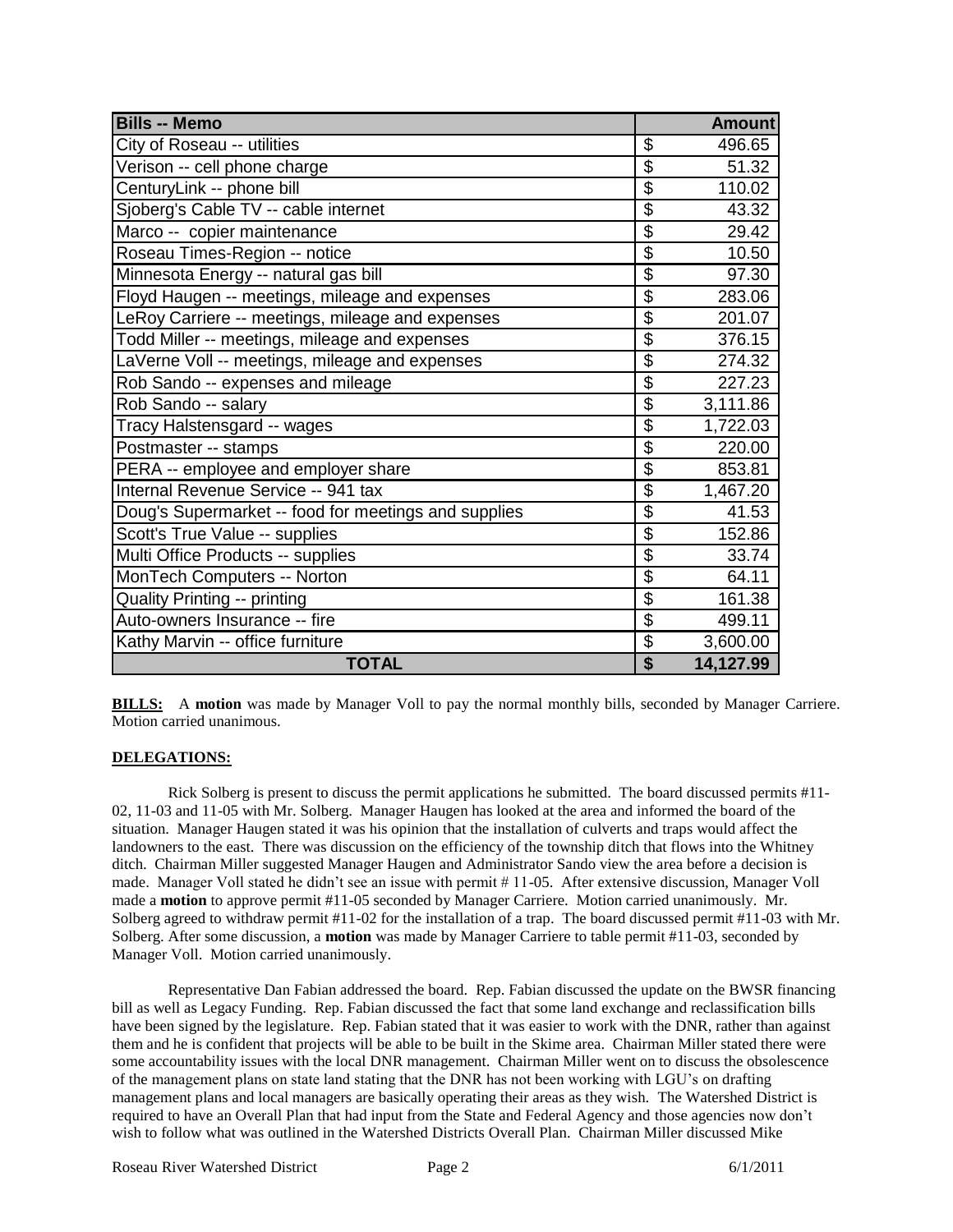Carroll's meeting with the board last month. Rep. Fabian discussed the funding of the East Diversion for the City of Roseau and project funding for the Red River Valley. Rep. Fabian stated he was fairly sure the governor had signed the environmental bill. Rep. Fabian stated that DNR Commissioner Landwehr was planning a trip to the area. Mr. Fabian would like to have a focused presentation and provide information to Commissioner Landwehr prior to the meeting so that earnest discussion can take place.

Lori Dowling, NW Regional Director and Senator Lessard, Special Assistant to the Commissioner, met with the board. After introductions, Chairman Miller outlined the district, amount of State land, and projects. Ms. Dowling discussed her background and position. She stated that the Commissioner Landwehr and the DNR are committed to becoming friendlier to their consumers, the public. Senator Lessard discussed his position as Special Assistant to Commissioner Landwehr. Manager Voll discussed water control structures in Beltrami. Ms. Dowling asked what message the District would like to send back to the Commissioner's office. Chairman Miller stated that management of water on state land is a must in this district. For socioeconomic reasons it's imperative that projects are build that will save ag land and infrastructure from flooding. Chairman Miller stated it was a quality of life issue for residents of the Watershed District. The management plan for the structures in Beltrami that expired in 1989 (there is no revised plan on record), allowed for maintenance that was never carried out. A new plan is being worked on for LUP/BISF lands, and the District wants to be involved in the development of that plan, as State and Federal agencies were in the District's Overall Plan. Rep. Fabian felt it important that the LGU's are consulted and concerns addressed in the drafting of the management plan. Ms. Dowling asked who would be opposed to utilizing state land for impoundments. Chairman Miller stated local DNR managers mainly. Fish & Wildlife managers and Tribal government were two who had voiced concerns if their property was impacted in any way. Ms. Dowling handed out a memo concerning funding breakdown.

Chairman Miller asked Senator Lessard about the Lessard's Outdoor Heritage Council and funding for watersheds. Sen. Lessard stated that he couldn't speak for the council, but he explained that the council gives priority to fish & wildlife. Ms. Dowling asked if it would be beneficial from a funding perspecitive, if the DNR would take the lead on the projects in Beltrami. Miller stated that would be something the board would agree with as long as the mediation agreement was followed. The Watershed Board would fully expect the DNR to fund the project with joint operation for FDR benefits as that was the original purpose. Sen. Lessard suggested a liaison between the Lessard Counsel and the Watershed District. The board felt that would be extremely beneficial and Sen. Lessard said he would take that idea back to the Counsel.

Chairman Miller opened the meeting up to the audience. Rep. Fabian stated that he wants the DNR and LGU's to work together, however FDR needs to remain the main focus for the Watershed Districts. Commissioner Swanson spoke about taking farmland out of production to create wetlands. Rep. Fabian spoke about a bill addressing that issue. Commissioner Walker commented on Con Con lands and non-payment of ditch taxes by the State. Chairman Miller talked about rule making that allows the DNR to determine benefits instead of using standard determinations practices. Chairman Miller also spoke about drainage benefits to state land stating that drainage was needed to effectively manage the land. Currently costs for that drainage and maintenance is being paid by private landowners along those systems. Roseau County Engineer Brian Ketring discussed the working relationship and communication with local DNR management. Commissioner Falk thanked Ms. Dowling for coming and stated his interest in supporting FDR projects to help ag producers. Chairman Miller asked if there were any further comments from the managers. Manager Carriere reiterated the need to repair the water control structures in Beltrami. Manager Haugen stated that east and north of his land is all state land and the water that comes off of that land is detrimental to farming in his area. Manager Haugen also spoke about a FEMA repair that was stopped by the DNR. Manager Haugen commented on the water that comes into the WMA from Canada and stated that he supports the effort to discharge water from the WMA to the West into the Roseau River. Sen. Lessard asked about the relationship with Canada. Manager Voll discussed the RRIW. Chairman Miller talked about the IJC. Administrator Sando and Chairman Miller spoke about the RRRA.

Sen. Lessard spoke about the "25 small grant program" funded by the Lessard Heritage Council. He spoke about streamlining the application process for small projects and stated the council is looking for small projects to fund to help wildlife that could also be FDR.

Ms. Dowling reiterated the points discussed at this meeting. Chairman Miller stated that the District applies a Watershed wide approach to managing water and public land is 40% of the watershed.

The Board took a brief recess.

Randy Prachar updated the board on the land acquisition process for the land in Pohlitz. Mr. Prachar apologized for the misunderstanding on the Palmville Joint Powers Agreement. The board has been provided a copy of the formal agreement from the State. Chairman Miller stated that he has some concerns and would like the County and District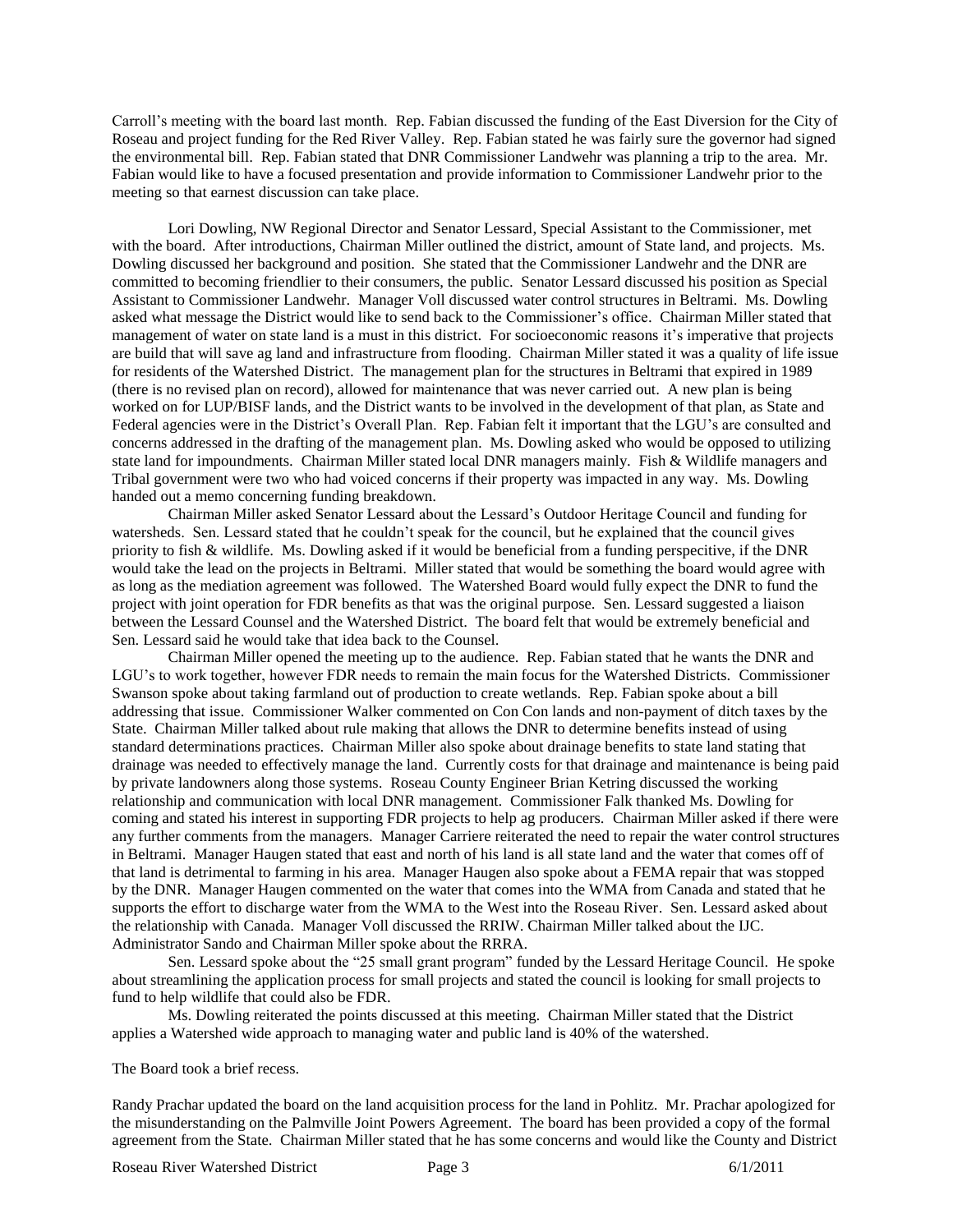attorneys to review it. Miller pointed out some issues with the agreement. It was the consensus of the board to have the attorney review the document and will contact Mr. Prachar with any concerns.

Mr. Prachar asked about the Lake Bottom project. Chairman Miller stated that the board wants to be involved in the project, but at this time it is not a priority for the District. The sequencing of projects the board has set forth are as follows: upstream impoundments, outlet improvement then the Lake Bottom Project. Mr. Prachar and Administrator Sando will schedule a meeting to discuss the WMA agreement. The Board reviewed the pool elevations provided by Mr. Prachar. Chairman Miller mentioned planning a tour of the RRWMA.

The board reviewed a permit application from Jeff Pearson (#11-06). Manager Voll made a **motion** to approve the permit, seconded by Manager Carriere. Motion carried unanimously.

### **PROJECT TEAM & ENGINEERS REPORT:**

Hay Creek/Norland: Engineer Knott discussed the mitigation specs for the project. Engineer Knott stated that they would like to move forward with letting the bids for the mitigation work. Manager Voll, Chairman Miller and Administrator Sando will review the bid package and report to the board. Chairman Miller asked about the compaction testing. Engineer Knott informed the board of what was taking place. HDR will provide a copy of the results to the District. Chairman Miller asked about the outlet structure that Spruce Valley had finished for Wagner Construction. Engineer Knott updated the board on the progress and stated he had not been to the site since last fall. Chairman Miller stated that any reports generated by HDR, copies need to be provided to the District. A **motion** was made by Manager Carriere and seconded by Manager Haugen to pay the Spruce Valley Corporation bill in the amount of \$53,550.00. Motion carried unanimously. Manager Voll spoke about damage being done to the access road.

Palmville Project: The board will have legal review completed on the agreement provided by the DNR. Administrator Sando installed the monitoring equipment and spoke to the County about grading and adding gravel to the road. Garry Bennett will be up the week of June 6th to survey Mickinock Creek downstream from the new culvert installed on the Wilson Road..

Beltrami: Chairman Miller updated the board on the meeting with the County Highway committee meeting. The board discussed engineering for a culvert sizing project. Manager Voll made a **motion** to move forward with Houston Engineering to do the culvert sizing project, seconded by Manger Haugen. Motion carried unanimously. Manager Carriere suggested getting a couple of quotes from different firms. Manger Carriere made a **motion,**  seconded by Manager Haugen to retain HDR Engineer on the WMA project. Motion carried unanimously.

WD#3: Manager Haugen has contacted Dennis Wahl to fabricate catwalks to operate the structures.

Chairman Miller stated the County was looking into purchasing a scanner capable of scanning large maps and plans. The District would pay the County to scan in maps and plans.

Lake Bottom: Discussed previously in the meeting.

Big Swamp: Manager Haugen stated there was no meeting.

Lee Ring Dike: The board discussed a letter from Olson Construction concerning an extension. It was the feeling of the board that an honest attempt to complete the project had not been made and they would not grant an extension at this time.

WMA: as previously discussed.

#### **PERMITS:**

A **motion** was made by Manager Voll and seconded by Manager Haugen to table Permits #11-04 (Roseau County Highway Dept) until the next meeting. Motion carried unanimously.